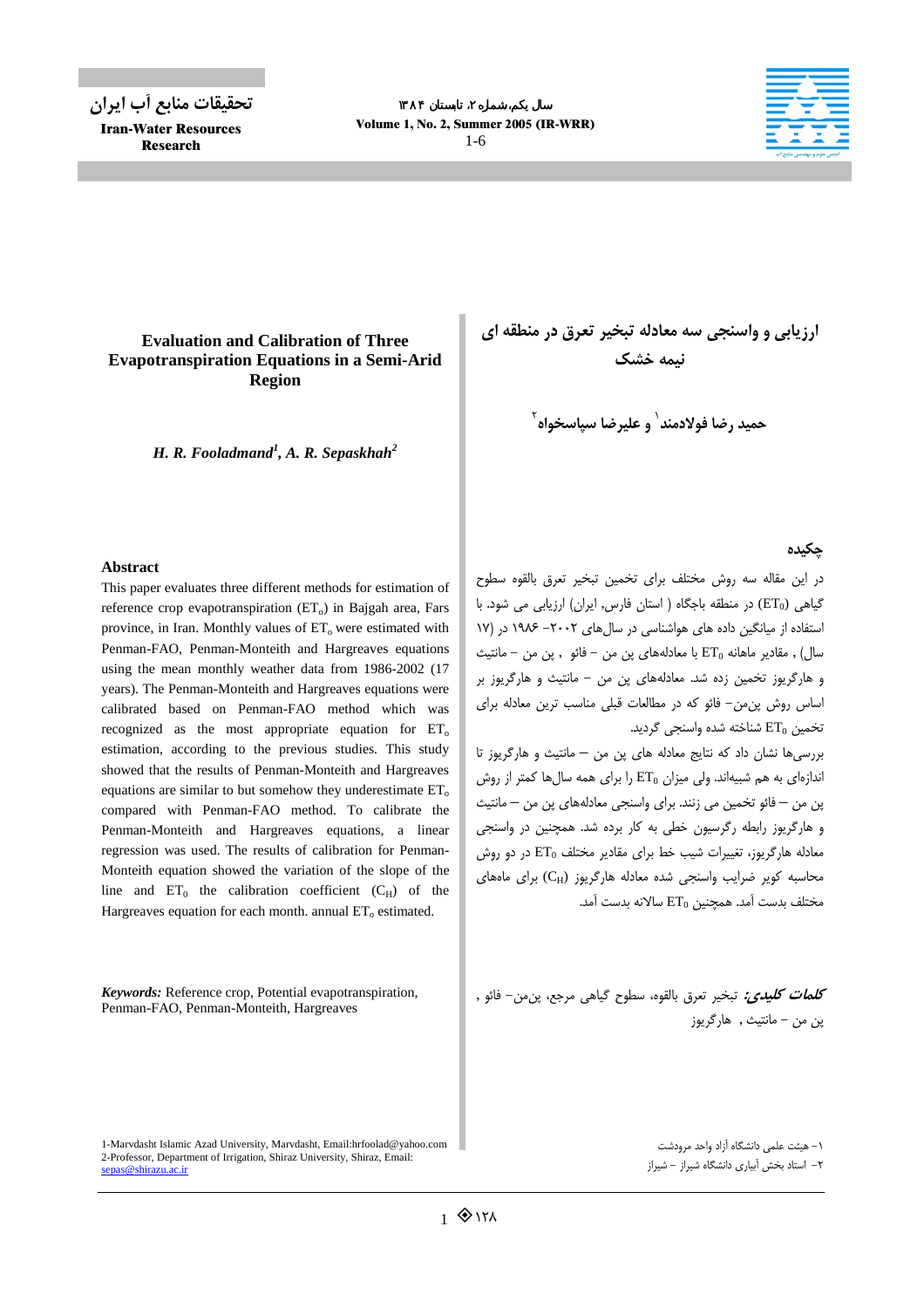### **Introduction**

In semi-arid regions, water use in irrigated agriculture is very important for different aspects of water resources management. In most conditions, irrigation water use is calculated based on crop potential evapotranspiration. Crop potential evapotranspiration  $(ET_c)$  is estimated as follows:

$$
ET_c = K_c ET_o \tag{1}
$$

Where  $K_c$  is the crop coefficient and  $ET_0$  is reference crop potential evapotranspiration. Thus, most irrigation engineers use  $ET_0$  to estimate different crop water requirements (Martinez-Cob and Tejero-Juste, 2004). Therefore, using historical  $ET_0$  for irrigation scheduling and system design is very common. Historical  $ET_0$  is simply long-term average value. Because of the consistency of climate in the most regions, variability in  $ET_0$  from year to year (or each months of year during several years) is assumed to be small, and thus differences between a historical value based on many years of data and actual values for any given year would be small. The main advantages of using historical  $ET_0$  are convenient and the ability to predict the irrigation requirements throughout the growing season (Hanson et al., 1999).

Although several equations have been proposed to estimate  $ET_0$ , there is no universal consensus on the suitability of any given equation for a given climate, and they require rigorous local calibration (Dehghani-Sanij et al., 2004). The most common methods are Penman-FAO (Doorenbos and Pruitt, 1977) and Penman-Monteith (Allen et al., 1998). To calculate  $ET_0$ by these methods, minimum and maximum air temperature, minimum and maximum relative humidity, sunshine and wind speed data, must be available. Hargreaves equation is another method that only needs minimum and maximum air temperature data (Hargreaves and Samani, 1985). The Hargreaves equation tends to overestimate  $ET_0$  in humid regions and underestimate  $ET_0$  in very dry regions (Xu and Singh, 2002). So, it is essential to calibrate each equation locally.

Some investigators tried to determine the best method of  $ET_0$  estimation in the Bajgah area, Fars province, in Iran. Malek (1982) showed that the Penman-FAO equation gives a good estimation of  $ET_0$  in this area. Sepaskhah (1999) showed that Penman-FAO equation is more appropriate than Penman-Monteith for the Bajgah area. Furthermore, Sepaskhah and Fooladmand (2004) showed that the Penman-FAO equation is the most appropriate method for estimating  $ET_0$  in the Bajgah area. This is optained by using water balance model for microcatchment water harvesting systems for rainfed vineyard.

Furthermore, Zand-Parsa et al. (1996) calculated  $ET_0$ based on Penman-FAO method for most synoptic meteorological stations in Iran. They showed that type III Pearson and Normal distributions are the most appropriate distributions for all stations in Iran. Later, Zand-Parsa and Sepaskhah (1996) introduced a simple method for calculating  $ET_0$  based on type III Pearson and Normal distributions for different probabilities of occurrence.

The purpose of this study is to evaluate the different methods of estimation for reference crop evapotranspiration  $(ET_0)$  in the Bajgah area, Fars province, I. R. of Iran, and calibrating the Penman-Monteith and Hargreaves equations based on Penman-FAO equation in monthly bases.

#### **Materials and Methods**

Fars province is located in the southern part of I. R. of Iran, at 50°30′ to 55°38′ longitude and  $27^{\circ}3'$  to 31°42′ N latitude, with an arable land area of 1.32 million  $km^2$ . The mean annual precipitation for the province ranges from 50 to 1000 mm (Sadeghi et al., 2002). The Bajgah area is located 16 km north of Shiraz (center portion of Fars province) at  $52^{\circ}46'$  longitude,  $29^{\circ}50'$  N latitude. Bajgah elevation is 1810 m above the mean sea level and its mean annual rainfall is approximately 420 mm (Fooladmand and Sepaskhah, 2004). The climate of this region is semi-arid as reported by Malek (1984). Also, Malek (1984) showed that the most weather data in the Bajgah area is homogeneous.

Because of the lack of measured  $ET_0$  data in Bajgah area, calibration of Penman-Monteith and Hargreaves equations based on Penman-FAO equation is required. This is done using water balance model for microcachment water harvesting systems for rainfed vineyard. For this purpose the mean monthly weather data of the Bajgah area during 1986-2002 (17 years) were used for estimation of  $ET_0$  with Penman-FAO, Penman-Monteith and Hargreaves equations. The mean monthly weather data of the study area are shown in Table 1. The Penman-FAO (Doorenbos and Pruitt, 1977) equation is as follows:

$$
ET_o = C \times [0.408 \times W \times R_n + (1 - W) \times f_u \times (e_s - e_a)]
$$
\n(2)

where  $ET_0$  is the reference crop potential evapotranspiration (mm  $d^{-1}$ ), C is the coefficient that depends on the wind speed at 2 m height  $(U_2)$ , maximum relative humidity  $(RH_{\text{max}})$  and solar radiation  $(R_s)$ , W is the coefficient related to the temperature,  $R_n$ is the net radiation (MJ  $m^{-2} d^{-1}$ ),  $f_u$  is the wind function, and  $e_s$ ,  $e_a$  are the saturation and actual vapor pressures (mbar), respectively. More details are reported by

Volume 1, No. 2, Summer 2005 (IR-WRR)  $2.8$ 127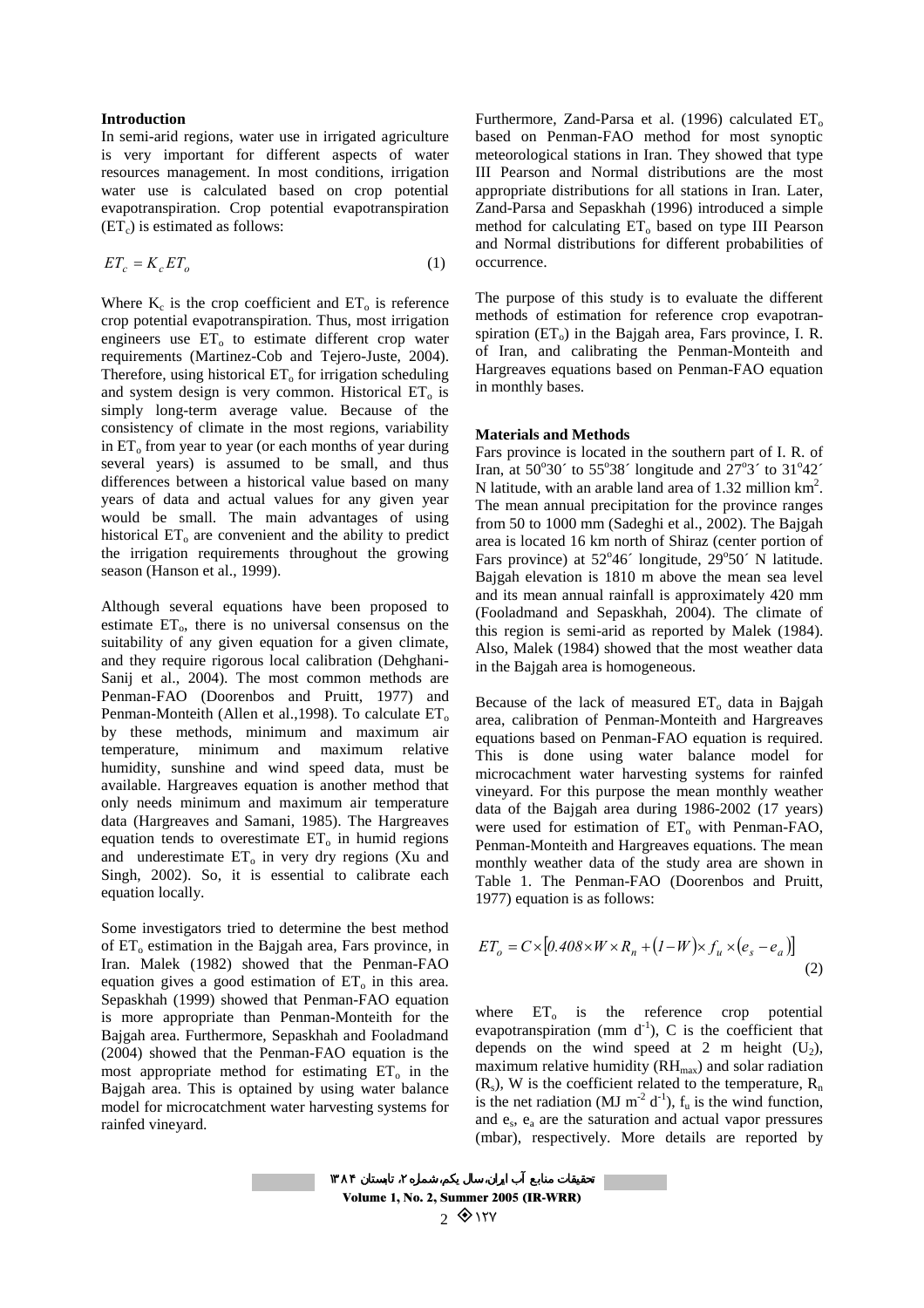Doorenbos and Pruitt (1977). The Penman- Monteith (Allen et al.,1998) equation is as follows:

# Volume 1, No. 2, Summer 2005 (IR-WRR)  $3$   $\diamond$  127

**Contract**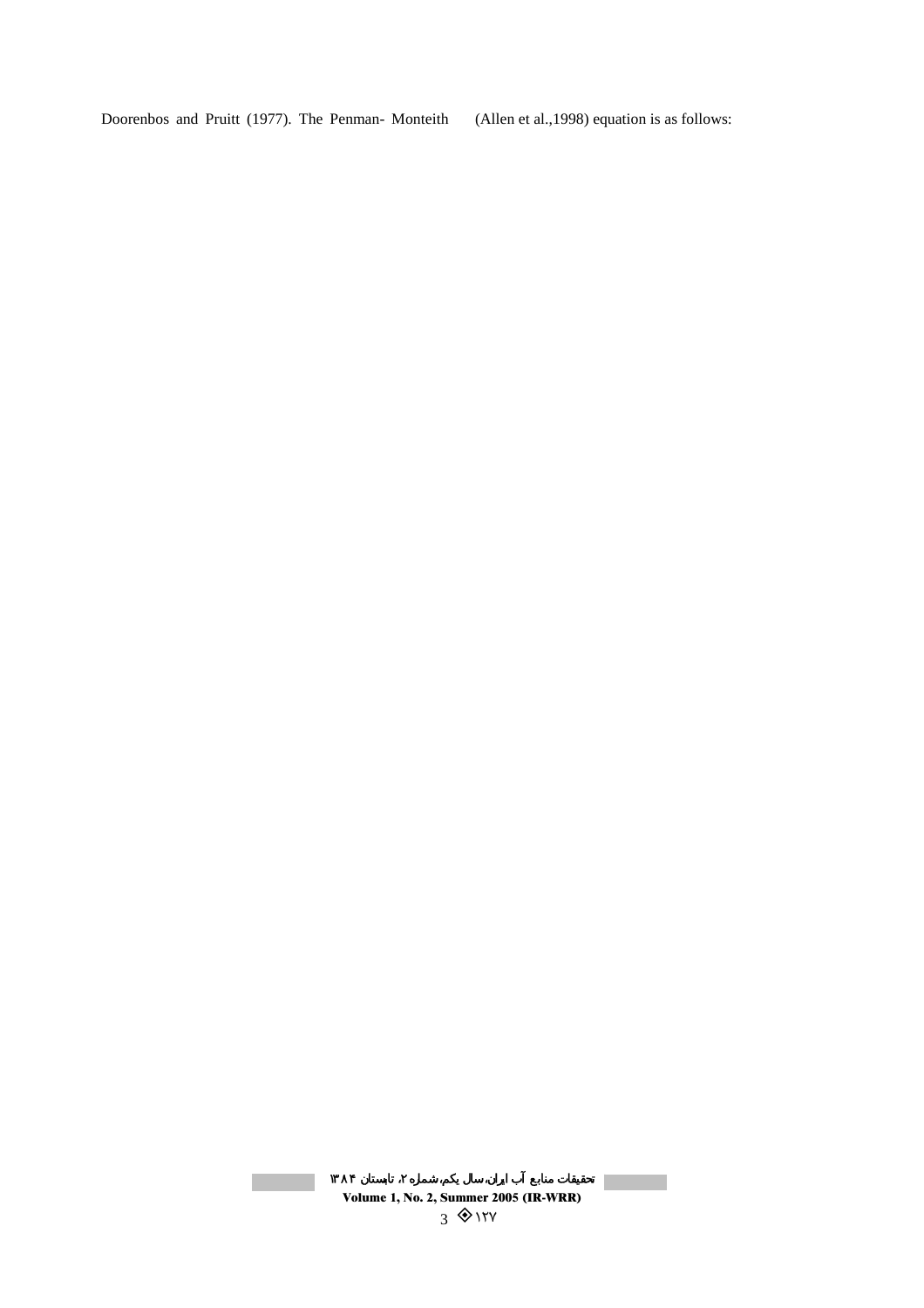$$
ET_o = \frac{0.408 \times \Delta \times (R_n - G) + \gamma \times \frac{900}{T_m + 273} \times U_2 \times (e_s - e_a)}{\Delta + \gamma \times (1 + 0.34 \times U_2)}
$$
(3)

where  $ET_0$  is the reference crop potential evapotranspiration (mm per day),  $R_n$  is the net radiation (MJ m<sup>-2</sup> d<sup>-1</sup>), G is the soil heat flux density (MJ m<sup>-2</sup> d<sup>-1</sup>), T is the air temperature at 2 m height  $(^{\circ}C)$ , U<sub>2</sub> is the wind speed at 2 m height (m  $s^{-1}$ ), and  $e_s$  and  $e_a$  are the saturation and actual vapor pressures (kPa),  $\Delta$  is the slope of vapor pressure curve (kPa  ${}^{0}C^{-1}$ ) and  $\gamma$  is the psychrometric constant (kPa  ${}^{0}C^{-1}$ ). More details are reported by Allen et al. (1998). Also, solar radiation  $(R<sub>s</sub>)$  was computed using the following equation which was derived for the Bajgah area by Malek (1979):

$$
R_s = (0.31 + 0.55 \frac{n}{N})R_a \tag{4}
$$

where  $R_s$  is the solar radiation (MJ m<sup>-2</sup> d<sup>-1</sup>),  $R_a$  is the extraterrestrial radiation (MJ  $m^{-2}$  d<sup>-1</sup>), n is the actual duration of sunshine (hour). and N is the maximum possible duration of sunshine or daylight hours (hour). The Hargreaves (Hargreaves and Samani, 1985) equation is as follows:

$$
ET_o = 0.408 \times 0.0023 \times (T_{mean} + 17.8) \times
$$

$$
(T_{max} - T_{min})^{0.5} \times R_a
$$
 (5)

|  |  |  |  |  | Table 1- The mean monthly weather data in the Bajgah area (1986-2002). |  |
|--|--|--|--|--|------------------------------------------------------------------------|--|
|  |  |  |  |  |                                                                        |  |

| Month     | $T_{min} (^{\circ}C)$ | $T_{max} (^{\circ}C)$ | $RH_{min}$ (%) | $RH_{\text{max}}$ (%) | n (hour) | $u$ (m s <sup>-1</sup> ) |
|-----------|-----------------------|-----------------------|----------------|-----------------------|----------|--------------------------|
| January   | $-3.63$               | 10.70                 | 32.48          | 87.91                 | 5.72     | 1.10                     |
| February  | $-3.55$               | 10.54                 | 29.92          | 86.28                 | 6.61     | 1.82                     |
| March     | $-0.01$               | 13.98                 | 25.81          | 84.21                 | 6.79     | 1.66                     |
| April     | 3.32                  | 18.50                 | 24.79          | 81.23                 | 7.83     | 1.60                     |
| May       | 7.04                  | 24.32                 | 20.68          | 78.80                 | 9.31     | 1.45                     |
| June      | 9.83                  | 30.59                 | 17.76          | 69.19                 | 11.16    | 1.28                     |
| July      | 13.41                 | 33.53                 | 19.67          | 64.13                 | 10.65    | 1.16                     |
| August    | 13.92                 | 33.31                 | 20.80          | 65.76                 | 10.30    | 1.07                     |
| September | 9.65                  | 31.15                 | 20.54          | 70.79                 | 10.22    | 1.05                     |
| October   | 4.55                  | 26.07                 | 21.33          | 76.33                 | 9.06     | 0.99                     |
| November  | 0.43                  | 19.83                 | 24.73          | 81.27                 | 7.84     | 0.98                     |
| December  | $-2.05$               | 13.64                 | 30.55          | 84.42                 | 5.98     | 1.08                     |

where  $ET_0$  is the reference crop potential evapotranspiration (mm per day),  $T_{mean}$ ,  $T_{max}$  and  $T_{min}$ are the mean, maximum and minimum air temperatures  $({}^{\circ}C)$ , respectively, and R<sub>a</sub> has been previously defined. Also, 0.408 is for converting MJ  $m^{-2}$  d<sup>-1</sup> to mm per day (Allen et al.,1998).

### **Results and Discussion**

The monthly  $ET_0$  rates (mm per day) were calculated with Penman-FAO, Penman-Monteith and Hargreaves equations by using 17 years data (1986-2002). The values of mean monthly  $ET_0$  obtained by different methods are shown in Figure 1. The results indicated that the Penman-Monteith and Hargreaves equations tend to underestimate the monthly  $ET_0$  for all months compared with the Penman-FAO method. But their results are similar to some extent. Table 2 shows the frequency and percentage of monthly  $ET_0$  rates (mm per day) calculated with different methods. The results indicated that the most frequent estimated values of monthly  $ET_0$  rate through 204 months (17 years) occurred between 3-4, 6-7 and 1-2 mm per day for Penman-FAO, Penman-Monteith and Hargreaves equations, respectively. Also, this Table shows that the monthly  $ET_0$  rates estimated with Penman-Monteith and Hargreaves equations are lower than 9 mm per day, but the ones estimated with Penman-FAO equation are less than 13 mm per day during 1986-2002.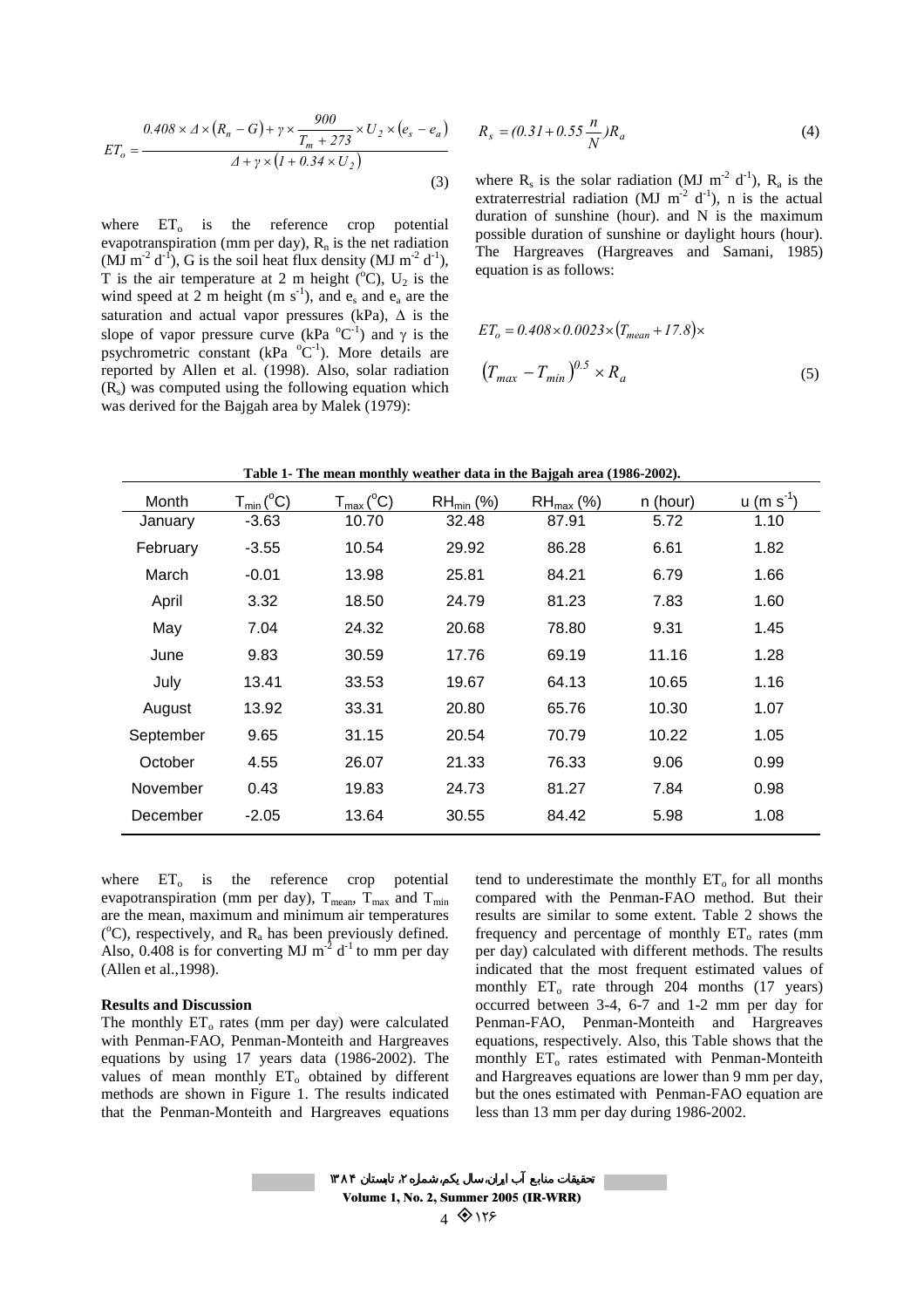

Fig. 1- The estimation of mean monthly ET<sub>o</sub> rate for different methods.

|                              | Penman-FAO     |                          |           | Penman-Monteith          | Hargreaves     |                          |
|------------------------------|----------------|--------------------------|-----------|--------------------------|----------------|--------------------------|
| $ET_0$ (mm d <sup>-1</sup> ) | Frequency      | Cumulative<br>percentage | Frequency | Cumulative<br>percentage | Frequency      | Cumulative<br>percentage |
|                              | $\theta$       | 0.0                      | $\Omega$  | 0.0                      | $\Omega$       | $0.0\,$                  |
| 2                            |                | 0.5                      | 38        | 18.6                     | 47             | 23.0                     |
| 3                            | 15             | 7.8                      | 39        | 37.7                     | 37             | 41.2                     |
| 4                            | 35             | 25.0                     | 31        | 52.9                     | 21             | 51.5                     |
| 5                            | 28             | 38.7                     | 19        | 62.3                     | 21             | 61.8                     |
| 6                            | 9              | 43.1                     | 31        | 77.5                     | 26             | 74.5                     |
| 7                            | 29             | 57.4                     | 43        | 98.5                     | 37             | 92.6                     |
| 8                            | 10             | 62.3                     | 3         | 100.0                    | 15             | 100.0                    |
| 9                            | 19             | 71.6                     | $\theta$  | 100.0                    | $\theta$       | 100.0                    |
| 10                           | 25             | 83.8                     | $\theta$  | 100.0                    | $\theta$       | 100.0                    |
| 11                           | 31             | 99.0                     | $\theta$  | 100.0                    | $\theta$       | 100.0                    |
| 12                           | $\overline{2}$ | 100.0                    | $\theta$  | 100.0                    | $\overline{0}$ | 100.0                    |

Table 2- The frequency and percentage of different values of  $ET<sub>o</sub>$  with different methods.

The ratios of monthly  $ET<sub>o</sub>$  for different methods were calculated for each month of all years as  $S = Y / X$  or  $Y = S X$ , where S is the slope of the regression line between the monthly  $ET<sub>o</sub>$  of the correlated methods (the regression lines are forced through the origin).

To calibrate the Penman-Monteith equation based on Penman-FAO equation for the Bajgah area, Y was considered as  $ET<sub>o</sub>$  rate obtained by Penman-FAO and X was considered as  $ET<sub>o</sub>$  rate obtained by Penman-Monteith. The monthly and annual average slope of calibration line is shown in Table 3. The results showed that the values of S varied between 1.562 for July to 1.836 for January. So, for using the Penman-Monteith equation for the Bajgah area, these coefficients for different months should be applied, separately, or the average calibration coefficient equal to 1.603 should be applied for all months in a year. Also, Dehghani-Sanij et al. (2004) showed that the Penman-Monteith equation is the best method for monthly  $ET<sub>o</sub>$  estimation for Karaj (a semi-arid region in I. R. of Iran with mean annual rainfall of 240 mm). They estimated annual  $ET<sub>o</sub>$ based on Penman-FAO and Penman-Monteith equations for Karaj (west of Tehran) in 1993 equal to 1641 and 1435 mm, respectively, and 1726 and 1491 mm for 1994, respectively. The ratio of annual  $ET<sub>o</sub>$  of Penman-FAO to Penman-Monteith equation for these years is therefore estimated to be equal to 1.144 and 1.158, respectively. Therefore, similar results were obtained in Karaj for annual  $ET<sub>o</sub>$  compared with monthly and annual  $ET<sub>o</sub>$  in the Bajgah area.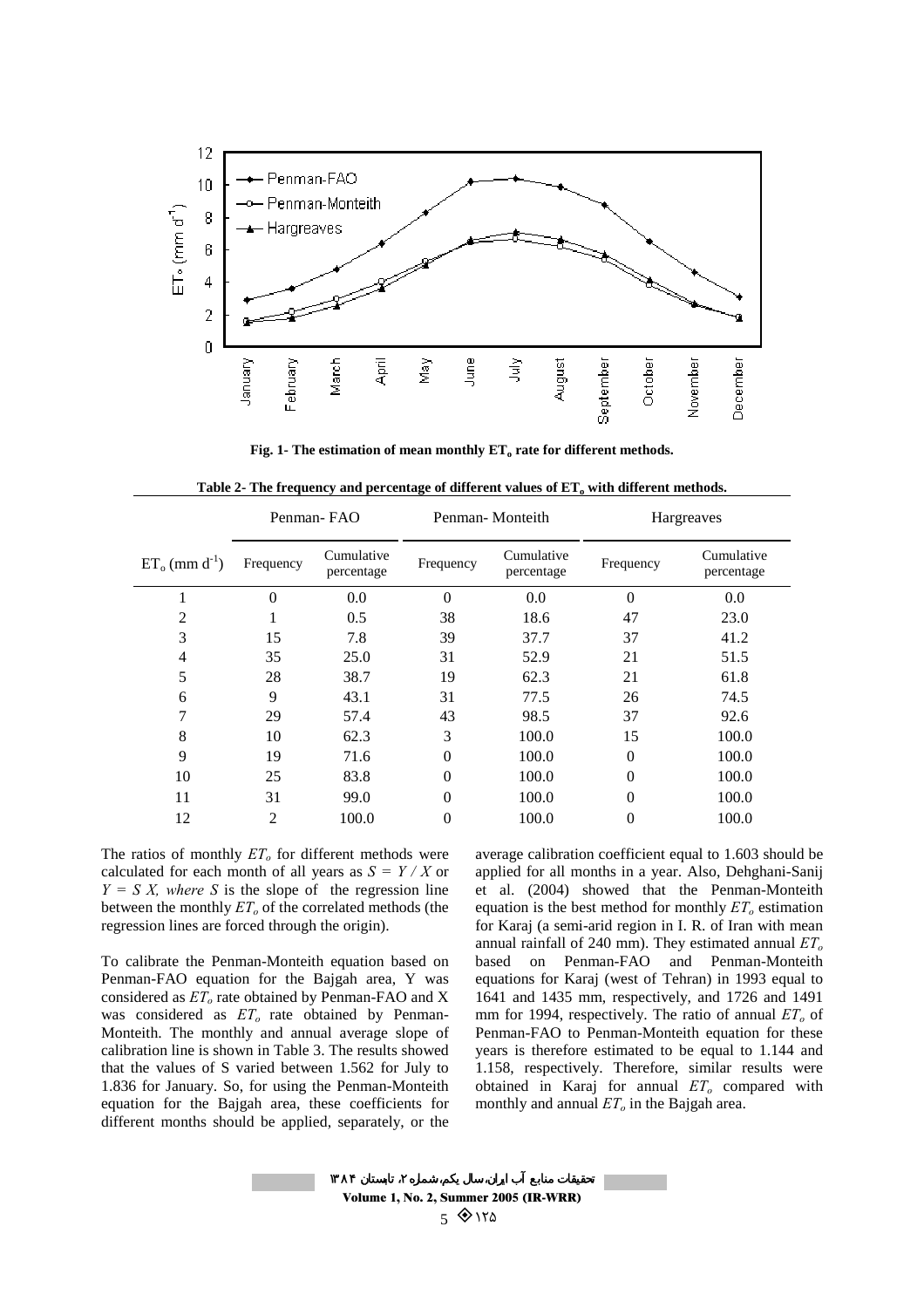| Month      | S     | n   | $R^2$ |
|------------|-------|-----|-------|
| January    | 1.836 | 17  | 0.843 |
| February   | 1.643 | 17  | 0.712 |
| March      | 1.618 | 17  | 0.933 |
| April      | 1.590 | 17  | 0.952 |
| May        | 1.575 | 17  | 0.953 |
| June       | 1.580 | 17  | 0.849 |
| July       | 1.562 | 17  | 0.762 |
| August     | 1.587 | 17  | 0.988 |
| September  | 1.627 | 17  | 0.787 |
| October    | 1.707 | 17  | 0.977 |
| November   | 1.802 | 17  | 0.655 |
| December   | 1.824 | 17  | 0.920 |
| All months | 1.603 | 204 | 0.973 |

Table 3- The ratio between monthly ET<sub>o</sub> of Penman-FAO **to Penman-Monteith equation.**

To calibrate the Hargreaves equation based on Penman-FAO equation for the Bajgah area, similar analysis was used. The results for each month of the year and for all months are shown in Table 4. The results showed that the values of S for Hargreaves equation varied between 1.466 for July to 2.003 for February. So, for using the Hargreaves equation in the Bajgah area, these coefficients for different months should be applied, separately, or an average calibration coefficient equal to 1.562 should be applied for all months of a year. If the value of S for each month of year multiplied by the value of 0.0023, the calibration coefficient  $(C_H)$  of the Hargreaves equation for each month is obtained. The values of  $C_H$  varied between 0.0034 for July and August to 0.0046 for February, and the average value of  $C_H$  is 0.0036 for all months of year. So, for using the Hargreaves equation in the Bajgah area, the new  $C_H$ values for each month should be applied instead of 0.0023. These results showed that the calibration coefficient  $(C_H)$  of the Hargreaves equation for each month, to some extent, is higher than 0.0023 which resulted in a lower estimation of monthly  $ET_0$ compared with Penman-FAO equation. Martinez-Cob and Tejero-Juste (2004) showed that the calibration coefficient  $(C_H)$  of the Hargreaves equation is 0.0023 (no changes to common situation) for windy locations (monthly mean wind speeds above 2 per Sec. are frequent), and 0.0020 for non-windy locations (monthly mean wind speeds below 2 m  $s^{-1}$  are frequent) under the semi-arid conditions of the middle Ebro River Valley (NE Spain), based on Penman-Monteith equation.

The values of  $C_H$  were determined for different months in the Bajgah area based on the Penman-Monteith equation (Table 5). The results showed that the  $C_H$ values varied between 0.0021 for August and October to 0.0028 for February, and its average value for all months of year is 0.0022.

Table 4- The ratio between monthly ET<sub>o</sub> of Penman-FAO **to Hargreaves equation and the modified coefficient of Hargreaves equation, C.,** 

| $\cdots$<br><br>∼н∙ |       |             |     |       |  |  |  |
|---------------------|-------|-------------|-----|-------|--|--|--|
| Month               | S     | $\rm C_{H}$ | n   | $R^2$ |  |  |  |
| January             | 1.906 | 0.0044      | 17  | 0.618 |  |  |  |
| February            | 2.003 | 0.0046      | 17  | 0.572 |  |  |  |
| March               | 1.873 | 0.0043      | 17  | 0.932 |  |  |  |
| April               | 1.749 | 0.0040      | 17  | 0.575 |  |  |  |
| May                 | 1.637 | 0.0038      | 17  | 0.689 |  |  |  |
| June                | 1.544 | 0.0036      | 17  | 0.638 |  |  |  |
| July                | 1.466 | 0.0034      | 17  | 0.974 |  |  |  |
| August              | 1.482 | 0.0034      | 17  | 0.962 |  |  |  |
| September           | 1.522 | 0.0035      | 17  | 0.950 |  |  |  |
| October             | 1.568 | 0.0036      | 17  | 0.766 |  |  |  |
| November            | 1.692 | 0.0039      | 17  | 0.575 |  |  |  |
| December            | 1.778 | 0.0041      | 17  | 0.590 |  |  |  |
| All months          | 1.562 | 0.0036      | 204 | 0.949 |  |  |  |

| Table 5- The ratio between monthly $ET_0$ of Penman- |
|------------------------------------------------------|
| Monteith to Hargreaves equation and the modified     |
| coefficient of Hargreaves equation, $C_{H}$ .        |

| coefficient of Hargreaves equation, C <sub>H</sub> . |       |        |     |       |  |  |  |  |
|------------------------------------------------------|-------|--------|-----|-------|--|--|--|--|
| Month                                                | S     | $C_H$  | n   | $R^2$ |  |  |  |  |
| January                                              | 1.035 | 0.0024 | 17  | 0.882 |  |  |  |  |
| February                                             | 1.198 | 0.0028 | 17  | 0.739 |  |  |  |  |
| March                                                | 1.158 | 0.0027 | 17  | 0.927 |  |  |  |  |
| April                                                | 1.100 | 0.0025 | 17  | 0.641 |  |  |  |  |
| May                                                  | 1.040 | 0.0024 | 17  | 0.822 |  |  |  |  |
| June                                                 | 0.978 | 0.0022 | 17  | 0.856 |  |  |  |  |
| July                                                 | 0.939 | 0.0022 | 17  | 0.984 |  |  |  |  |
| August                                               | 0.934 | 0.0021 | 17  | 0.985 |  |  |  |  |
| September                                            | 0.935 | 0.0022 | 17  | 0.963 |  |  |  |  |
| October                                              | 0.918 | 0.0021 | 17  | 0.587 |  |  |  |  |
| November                                             | 0.938 | 0.0022 | 17  | 0.954 |  |  |  |  |
| December                                             | 0.993 | 0.0023 | 17  | 0.859 |  |  |  |  |
| All months                                           | 0.973 | 0.0022 | 204 | 0.961 |  |  |  |  |

By considering the mean monthly wind speeds in the Bajgah area (Table 1), it is known that this area is nonwindy throughout the year. So, according to the results that obtained by Martinez-Cob and Tejero-Juste (2004), the  $C_H$  value of 0.0020 should be used instead of 0.0023, while it was obtained as 0.0022 instead of 0.0023 for all months of the year in the Bajgah area. But, according to the Penman-FAO equation, the  $C_H$ value should be 0.0036 instead of 0.0023 in the Bajgah area in Hargreaves equation. Also, Dehghani-Sanij et al. (2004) obtained annual  $ET<sub>o</sub>$  for Karaj in years 1993 and 1994 based on Hargreaves equations equal to 1255 and 1316 mm, respectively. Accordingly, the ratios of annual  $ET_0$  of Penman-FAO to Hargreaves equations for these years were 1.308 and 1.312, respectively, and the ratios of annual  $ET_0$  of Penman-Monteith to Hargreaves equations for these years were 1.143 and

Volume 1, No. 2, Summer 2005 (IR-WRR)  $68155$